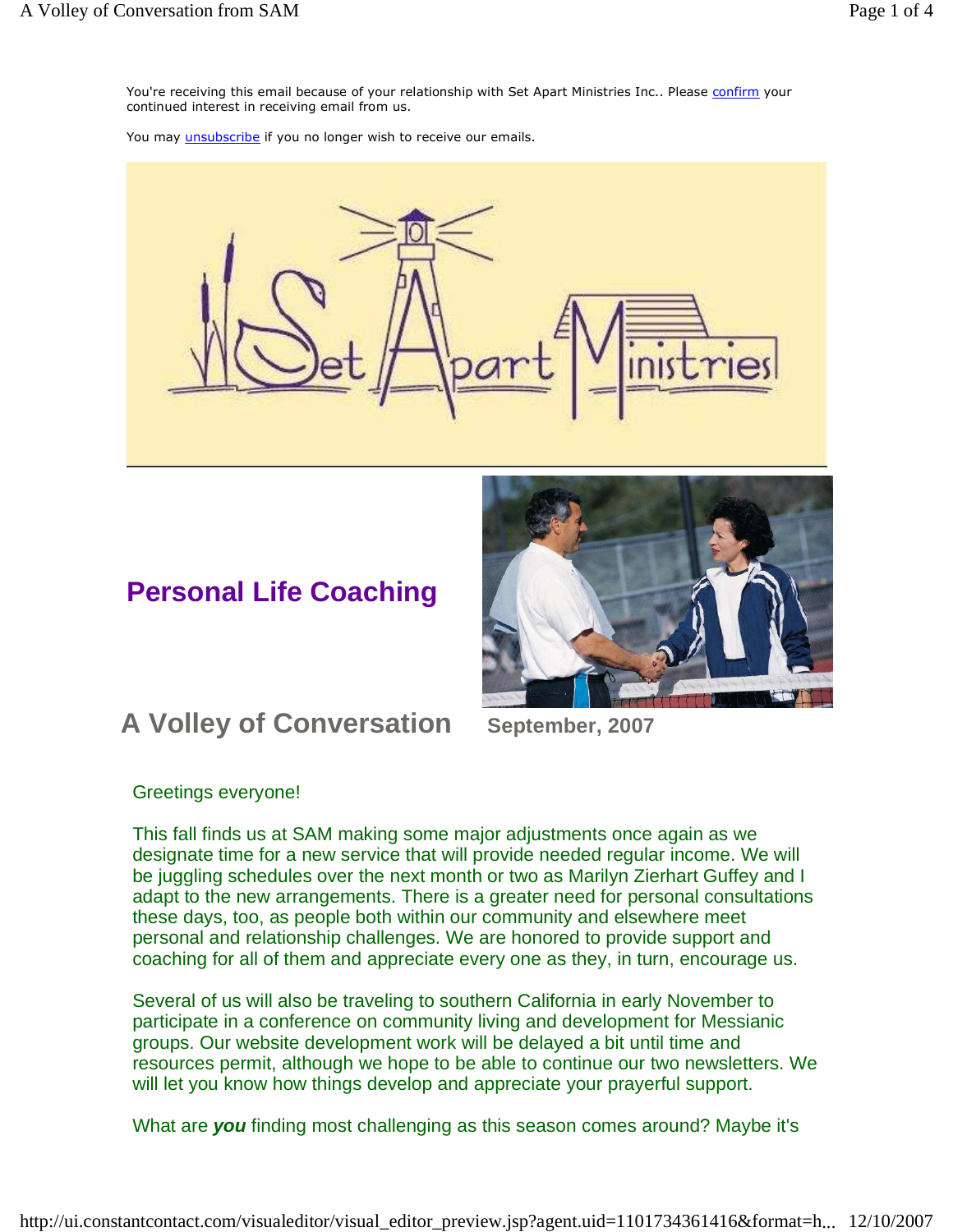re-organizing the family for another school year, or accomplishing the home improvement tasks needed before winter. Maybe it's planning a personal retreat.

In most situations, we find that being able to communicate our plans and needs effectively causes the process to go much more smoothly.What happens when the people nearest you don't do well with the proverbial "conversational ball?" Are you the person who sends out many words with infrequent replies or are you one who stands in the midst of a flood of words, letting them fly past? Both extremes can mean frustration and whittle away the joy in a relationship.

Be encouraged! Adjustments can be made!



# A Volley of Conversation

~~~~~~~~~~~~~~~~~~~~~~~~~~~~~~~~~~~~~~~~~~~~~~~~~~~~~~~~~~~~~~~ Tennis has become a useful metaphor that gives a word picture of the concepts of conversation that otherwise seem so abstract.

- It's no fun to play unless the ball goes back and forth across the net!
- This simple comment alone has freed up several people I know to realize a source of communication issues.

Of course, it does help if both parties are on the same court; i.e. addressing the same topic, actually looking toward one another, and so forth. After that I ask if both parties play cooperatively, sending the conversational ball in a direction that the other is likely to be able to return? A "spike" in the game may get a point but it ends the volley. In conversation, a verbal spike is a stopping point as well.

For the one who wonders why they get little response, consider the "serve." Are conversational openings like underhanded, high floating balls that are easy to get underneath and return or are they more like the overhand slam that attempts to put the ball over the net into the floor before it can be touched?

As the skill and enjoyment of the game grow, so the challenges of the content of the conversation may grow. The deeper the intimacy that develops between the speakers the more freedom they will have to express their honest beliefs and emotions. Sometimes that feels like hard ball--surprising, refreshing to converse at that level --but unnerving at times, too. We may not always like what we hear in the volley.

Of course, there is a limit to the metaphor: In a competitive game of tennis, each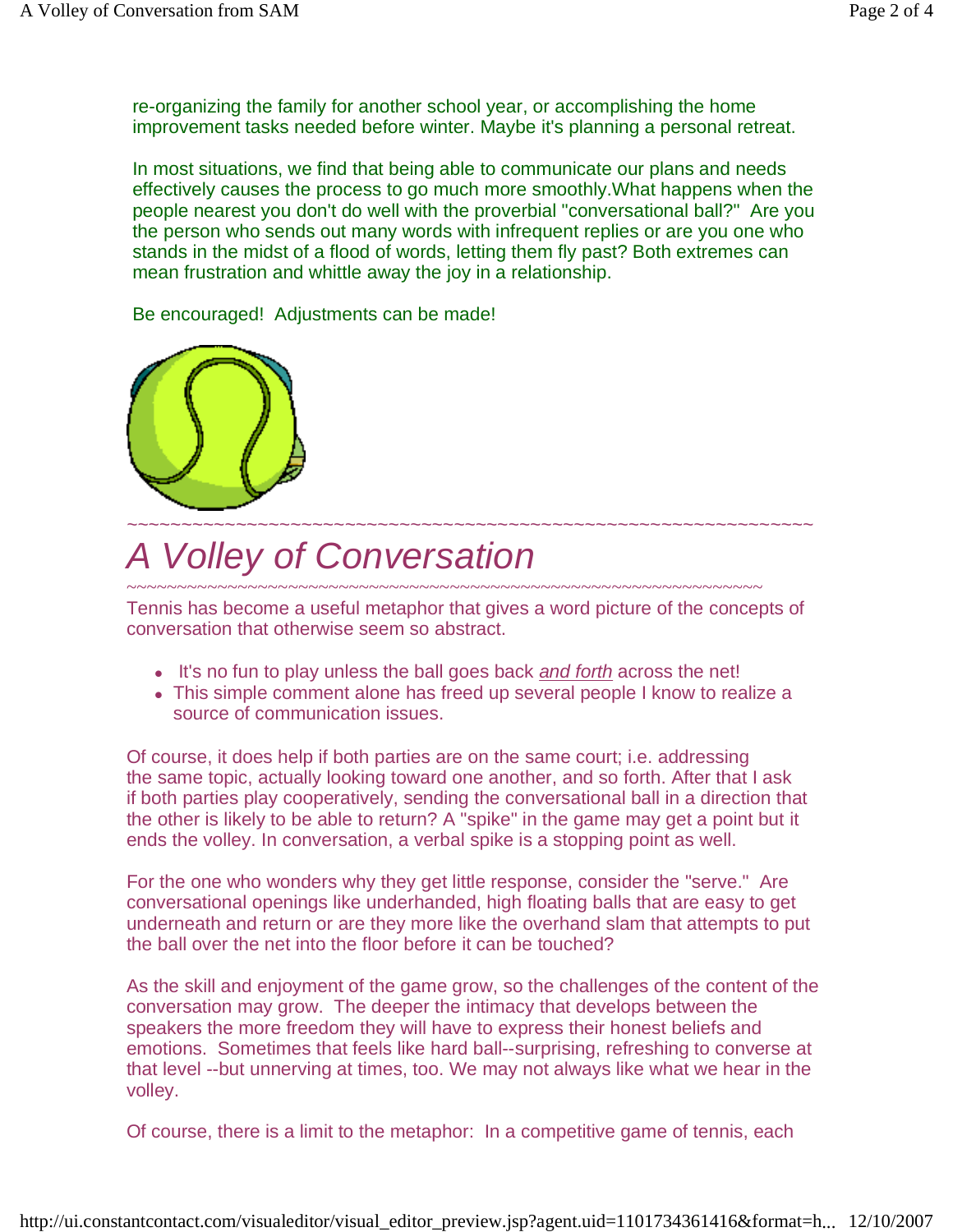person scouts the other to determine their strengths and weaknesses. **Their** goal is to be able to play to the weakness of their opponent, taking advantage of any perceived problem areas.

When I coach "a volley of conversation" my intent is a little different. Prudence and consideration for the other player take on a higher value than winning the point or the game. Though I encourage attention to weak areas, my goal is to help each player to play in such a way as to show their conversational partner to their best advantage, setting up the play for best return. If these volley lessons are observed, conversational partners may be surprised at how easily the flow can be established and at the depth that comes forth, never before seen in their partner.

• Rather than looking to make a point, relationship strength and connection is the goal.

Bouncing observations back and forth, considering both positions and the setting aside of personal ambition all generally lead to greater relational connection and strength. Out of that strength better decisions can be reached and more joy will be found along the way to life-giving relationships.

~~~~~~~~~~~~~~~~~~~~~~~~~~~~~~~~~~~~~~~~~~~~~~~~~~~~~~

Better is open rebuke Than love that is concealed. Faithful are the wounds of a friend, But deceitful are the kisses of an enemy. Oil and perfume make the heart glad, So a man's counsel is sweet to his friend. A prudent man sees evil and hides himself, The naive proceed and pay the penalty. Proverbs 27: 5, 6, 9, 12 ~~~~~~~~~~~~~~~~~~~~~~~~~~~~~~~~~~~~~~~~~~~~~~~~~~~~~~~~

If you would benefit from a little volley coaching in your relationships, give us a call! The first consultation is always free of charge and gives us both the opportunity to find out whether we suit one another in a coaching relationship!

Both Marilyn Zierhart Guffey and myself are available to pass a few conversational balls back and forth with you, though we will appreciate your patience with our answering machine as we make our seasonal adjustments here!

You will find information on our site about the two coaching packages as well as the option to design a custom package just for you!

If you find yourself wondering just what coaching is about, you can learn more here!